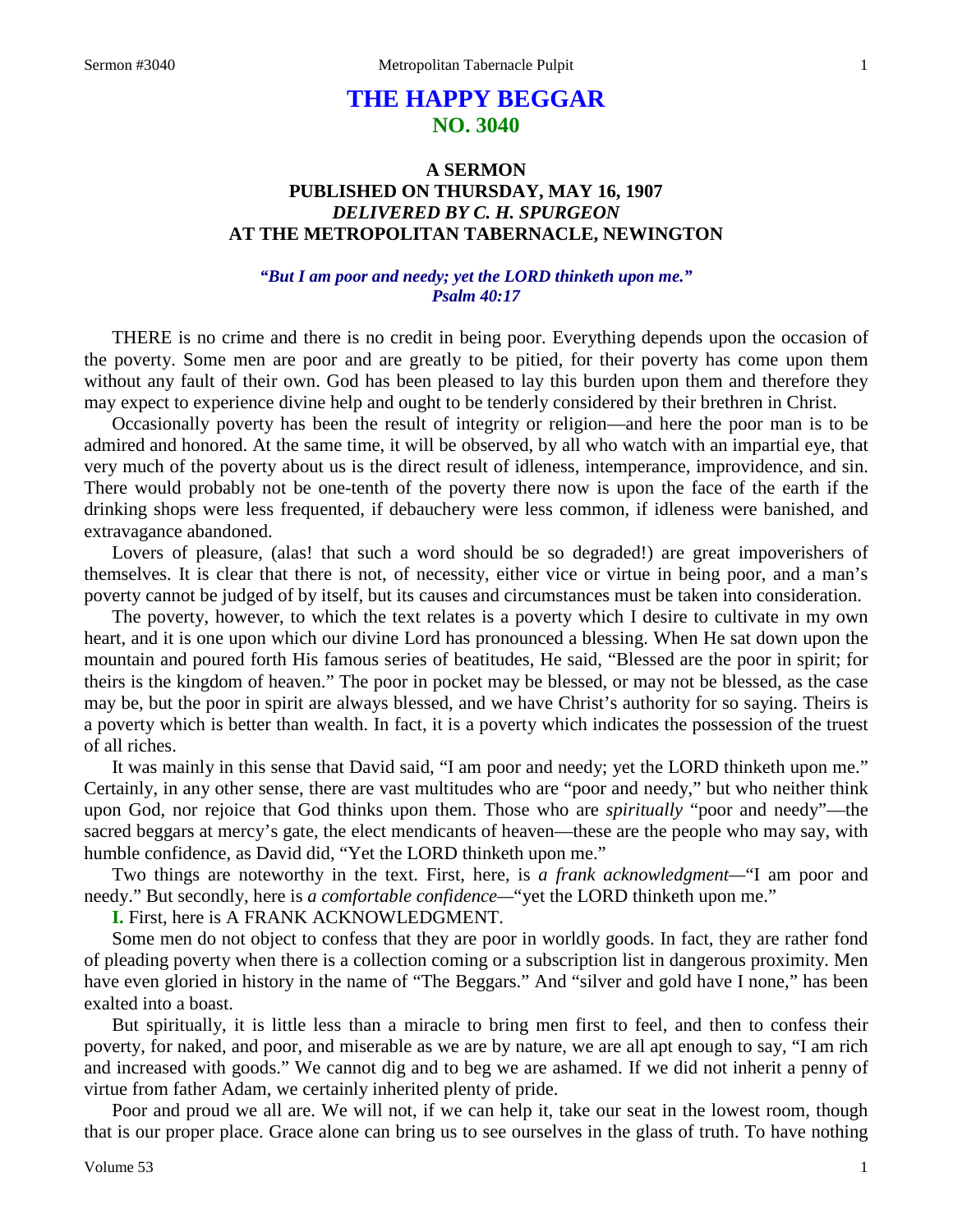is natural to us, but to confess that we have nothing is more than we will come to until the Holy Spirit has wrought self-abasement in us. The emptiers must come up upon us.

For though naturally as empty as Hagar's bottle, yet we boast ourselves to be as full as a fountain. The Spirit of God must take from us our goodly Babylonian garment, or we shall never consent to be dressed in the fair white linen of the righteousness of saints. What Paul flung away as dross and dung, we poor rag-collectors prize and hoard up as long as ever we can.

"I am poor and needy," is a confession which only He who is the truth can teach us to offer. If you are saying it, my brother, you need not be afraid that you are under a desponding delusion. But true as it is, and plain to every grace-taught child of God, yet only grace will make a man confess the obnoxious fact. It is not in public that we can or should confess our soul-poverty as we do in the chamber when we bow our knee secretly before God.

But many of us, in secret, have been compelled, with many tears and sighs, to feel, as well as to say, "I am poor and needy." We have searched through and through, looked from the top to the bottom of our humanity, and we could not find a single piece of good money in the house, so greatly reduced were we. We had not a shekel of merit, nor a penny of hope in ourselves. And we were constrained to fall flat on our face before God and confess our inability to meet His claims. And we found no comfort till, by faith, we learned to present our Lord Jesus as the Surety for His servants for good. We could not pay even the poorest composition and therefore cast ourselves upon the forbearance of God.

The psalmist is doubly humble, for first he says *he is poor,* and then adds that *he is needy—*and there is a difference between these two things.

He acknowledges that *he is poor,* and you and I, if taught of God, will say the same. We may well be poor, *for we came of a poor father.* Our father Adam had at first a great estate, but he soon lost it. He violated the trust on which he held his property, and he was cast out of the inheritance, and turned adrift into the world to earn his bread as a day-laborer by tilling the ground from which he was taken.

His eldest son was a vagabond. The first-born of our race was a convict on parole. If any suppose that we have inherited some good thing by natural descent, they go very contrary to what David tells us, when he declares, "Behold, I was shapen in iniquity; and in sin did my mother conceive me." Our first parents were utter bankrupts. They left us nothing but a heritage of old debts and a propensity to accumulate yet more personal obligations. Well may we be poor who come into this world heirs of wrath, with a decayed estate and tainted blood.

Moreover, *since the time when we came into the world, we have followed a very miserable trade.* I recollect when I was a spinner and weaver of the poorest sort. I dreamed that I would be able, by my own spinning, to make a garment to cover myself withal. This was the trade of father Adam and mother Eve when they first lost their innocence—they sewed fig leaves together and made themselves aprons. It is a very laborious business and has worn out the lives of many with bitter bondage, but its worst feature is that the Lord has declared concerning all who followed this self-righteous craft, "Their webs shall not become garments, neither shall they cover themselves with their works."

Even those who have best attired themselves, and have for awhile gloried in their fair apparel, have had to feel the truth of the Lord's words by Isaiah, "I will take away the changeable suits of apparel, and the mantles and the wimples…and the fine linen, and the hoods, and the vails…and instead of a girdle there shall be a rent; and instead of a stomacher a girding of sackcloth." Vain is it to spend our labor on that which profits not, yet to this business are we early put apprentice and we work at it with mighty pains.

We are miserably poor, *for we have become bankrupt even in our wretched trade.* Some of us had, once, a comfortable competence laid by in the Bank of Self-Righteousness, and we meant to draw it out when we came to die—and thought we should even have a little spending money for our old age out of the interest which was paid us in the coin of Self-Conceit.

But the Bank broke long ago and now we have not so much as a farthing of our own merits left us, no, nor a chance of ever having any. And what is worse, we are deeply in debt and we have "nothing to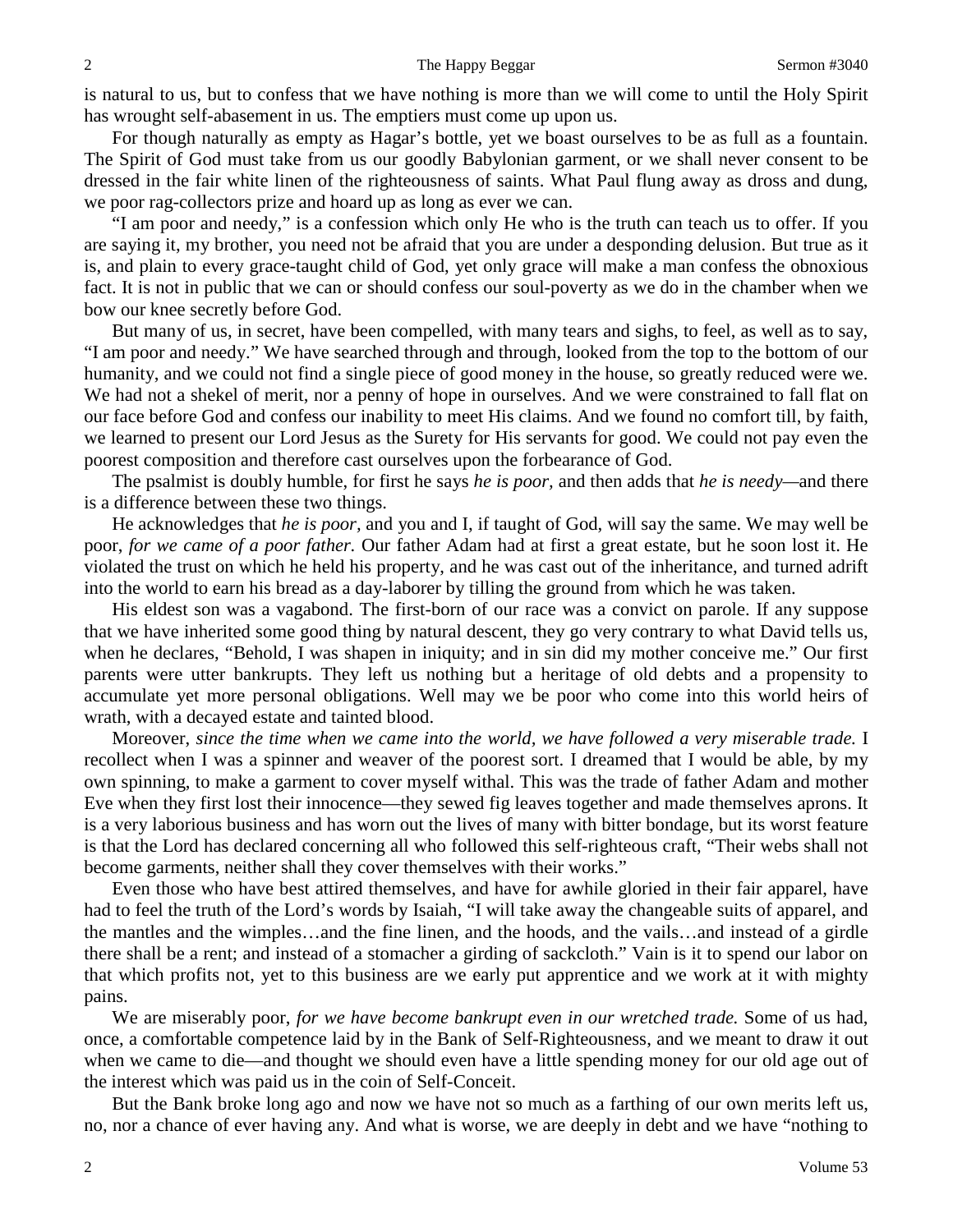### Sermon #3040 The Happy Beggar 3

pay." Instead of having anything like a balance on our account, we are insolvent debtors to the justice of God, without a single farthing of assets. And unless we are freely forgiven, we must be cast into prison and lie there forever. Job described us well when he said, "for want and famine they are solitary; fleeing into the wilderness in former time desolate and waste. They have no covering in the cold…and embrace the rock for want of a shelter."

See, then, what poverty-stricken creatures we are—of a poor stock, following a starving trade, and made bankrupts even in that.

What is worse still, *poor human nature has no power left to retrieve itself.* As long as a man has a stout pair of arms, he is not without a hope of rising from the dunghill. We once thought that we were equal to any task, but now, Paul's description suits us well—"without strength." Our Lord's words, too, are deeply true, "Without me ye can do nothing."

Unable so much as to think a good thought, or to lift our hearts heavenward of ourselves—this is poverty indeed! We are wrecked and the whole vessel has gone to pieces. We have destroyed ourselves. Ah, my fellow man, may God make you feel this! Many know nothing about it and would be very angry if we were to say that this is their condition—and yet this is the condition of every man born into the world until the Spirit of God brings him into communion with Christ and endows him with the riches of the covenant of grace.

"I am poor," this is my confession. Is it yours? Is it a confession extorted from you by a clear perception that it is really so? I will recommend you, if it be so, to take to a trade which is the best trade in the world to live by—not for the body, but for the soul—and that is the profession of a beggar, certainly a suitable one for you and me.

I took to it long ago and began to beg for mercy from God. I have been constrained to continue begging every day of the same kind Benefactor and I hope to die begging. Many of the saints have grown rich upon this holy mendicancy—they have indeed spoken of being daily loaded with benefits. The noblest of the peers of heaven were here below daily pensioners upon God's love—they were fed, and clothed, and housed by the charity of the Lord and they delighted to have it so.

How clear is it from all this that none of us can have anything whereof to glory! Boasting is excluded, for, let the beggar get what he may, he is but a beggar still—and the child of God, notwithstanding the bounty of his heavenly Father, is still in himself alone a penniless vagrant.

The psalmist also said, "I am *needy.*" There are poor people who are not needy. Diogenes was very poor, but he was not needy. He had made up his mind that he would not need anything, so he lived in a tub. He had but one drinking vessel and when he saw a boy drinking out of his hand, he broke that, for he said he would not possess anything superfluous. He was poor enough, but he was not needy, for when Alexander said, "What can I do for you?" he answered, "Stand out of my sunshine." So it is clear that a man may be very poor and yet he may not be burdened with need. But David was conscious of extreme need—and in this many of us can join him.

Brethren, we confess that we need ten thousand things, in fact, *we need everything.* By nature, the sinner needs healing, for he is sick unto death. He needs washing, for he is foul with sin. He needs clothing, for he is naked before God. He needs preserving after he is saved, he needs the bread of heaven, he needs the water out of the rock. He is all needs and nothing but needs.

Not one thing that his soul wants can he of himself supply. He needs to be kept from even the commonest sins. He needs to be instructed as to even the first elements of the faith. He needs to be taught to walk in the ways of God's most plain commandments. Our needs are so great that they comprise the whole range of covenant supplies and all the fullness treasured up in Christ Jesus.

We are needy *in every condition.* We are soldiers and we need that grace should find us both shield and sword. We are pilgrims and we need that love should give us both a staff and a Guide. We are sailing over the sea of life and we need that the wind of the Spirit shall fill our sails and that Christ shall be our Pilot. There is no figure under which the Christian life can be represented in which our need is not a very conspicuous part of the image. In all aspects, we are poor and needy.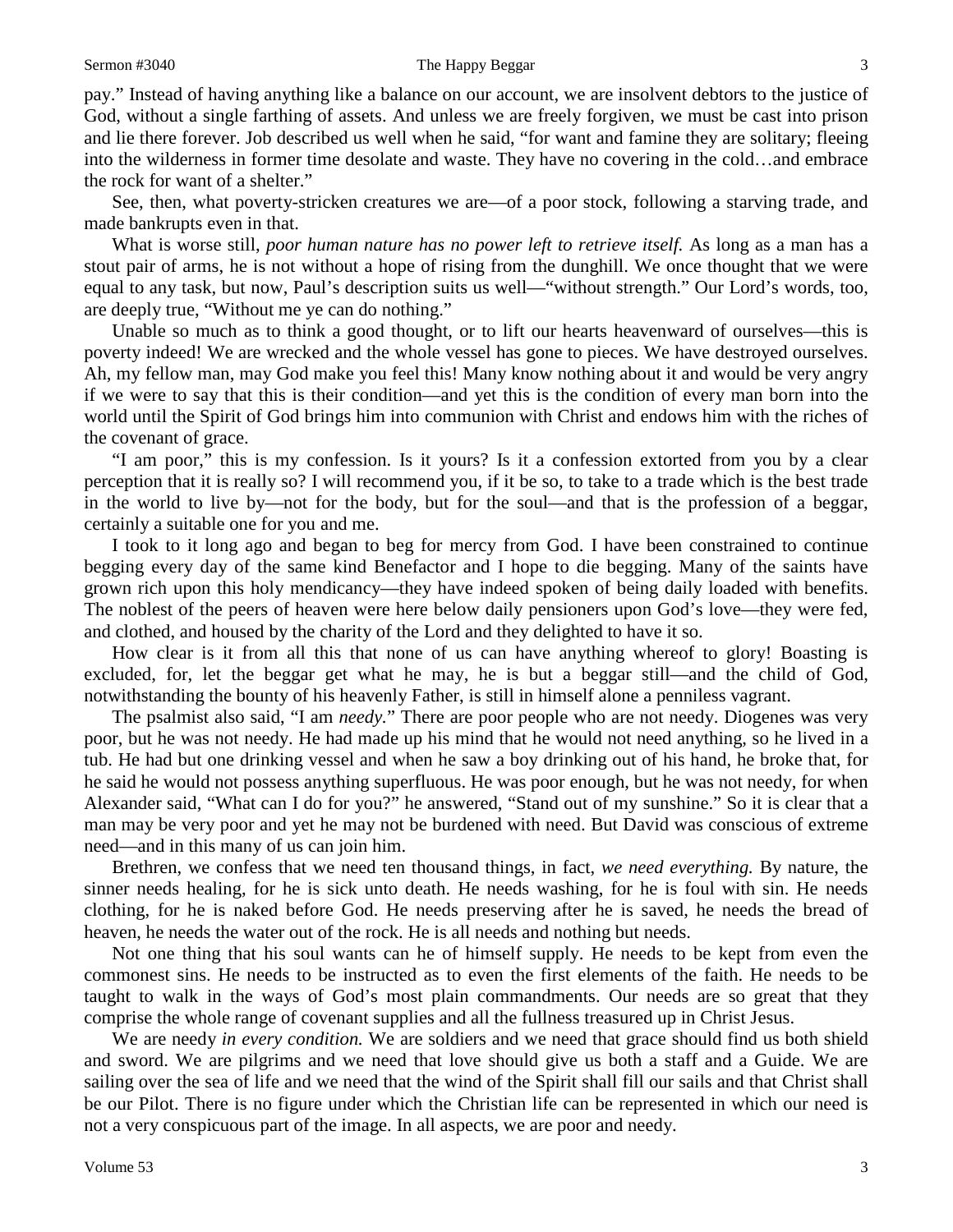We are needy *in every exercise.* If we are called to preach, we have to cry, "Lord, open thou my lips." If we pray, we are needy at the mercy seat, for we know not what we should pray for as we ought. If we go out into the world to wrestle with temptation, we need supernatural help lest we fall before the enemy. If we are alone in meditation, we need the Holy Spirit to quicken our devotion. We are needy in suffering and laboring, in watching and in fighting. Every spiritual engagement does but discover another phase of our need.

And brethren, we are needy *at all times.* We never wake up in the morning but we need strength for the day—and we never go to bed at night without needing grace to cover the sins of the past. We are needy at all periods of life. When we begin with Christ, in our young days, we need to be kept from the follies and passions which are so strong in giddy youth.

In middle life, our needs are greater still, lest the cares of this world should eat as does a canker. And in old age we are needy still and need preserving grace to bear us onward to the end. So needy are we that, even in lying down to die, we need our last bed to be made for us by mercy and our last hour to be cheered by grace.

So needy are we that, if Jesus had not prepared a mansion for us in eternity, we should have no place to dwell. We are as full of wants as the sea is full of water. We cannot stay at home and say, "I have much goods laid up for many years," for the wolf is at the door and we must go out a-begging again. Our clamorous necessities follow us every moment and dog our heels in every place. We must take the two adjectives and keep them close together in our confession—"I am poor and needy."

**II.** The second part of the subject is much more cheering. It is A COMFORTABLE CONFIDENCE—"yet the LORD thinketh upon me."

A poor man is always pleased to remember that he has a rich relative, especially if that rich relative is very thoughtful towards him, and finds out his distress, and cheerfully and abundantly relieves his wants.

Observe that *the Christian does not find comfort in himself.* "I am poor and needy." That is the top and bottom of my case. I have searched myself through and through, and have found in my flesh no good thing. Notwithstanding the grace which the believer possesses, and the hope which he cherishes, he still sees a sentence of death written upon the creature, and he cries, "I am poor and needy." His joy is found in Another. He looks away from self to the consolations which the eternal purpose has prepared for him.

Note well *who it is that gives the comfort—"The LORD* thinketh upon me." By the term "the Lord," we are accustomed to understand the glorious Trinity. "The LORD thinketh upon me," *i.e.*, JEHOVAH, the Father, the Son, and the Holy Spirit. O beloved believer in Christ, if you have rested in Jesus, then *the Father* thinks upon you! Your person was in His thoughts—

### *"Long ere the sun's refulgent ray Primeval shades of darkness drove."*

He regarded you with thoughts of boundless love before He had fashioned the world, or wrapped it up in swaddling bands of ocean and of clouds. Eternal thoughts of love went forth of old towards all the chosen—and these have never changed. Not for a single instant has the Father ever ceased to love His people. As our Lord said to His disciples, "The Father himself loveth you." Never has He grown cold in His affections towards you, O poor and needy one! He has seen you in His Son. He has loved you in the Beloved. He has seen you,—

> *"Not as thou stood'st in Adam's fall, When sin and ruin covered all; But as thou'lt stand another day, Brighter than sun's meridian ray."*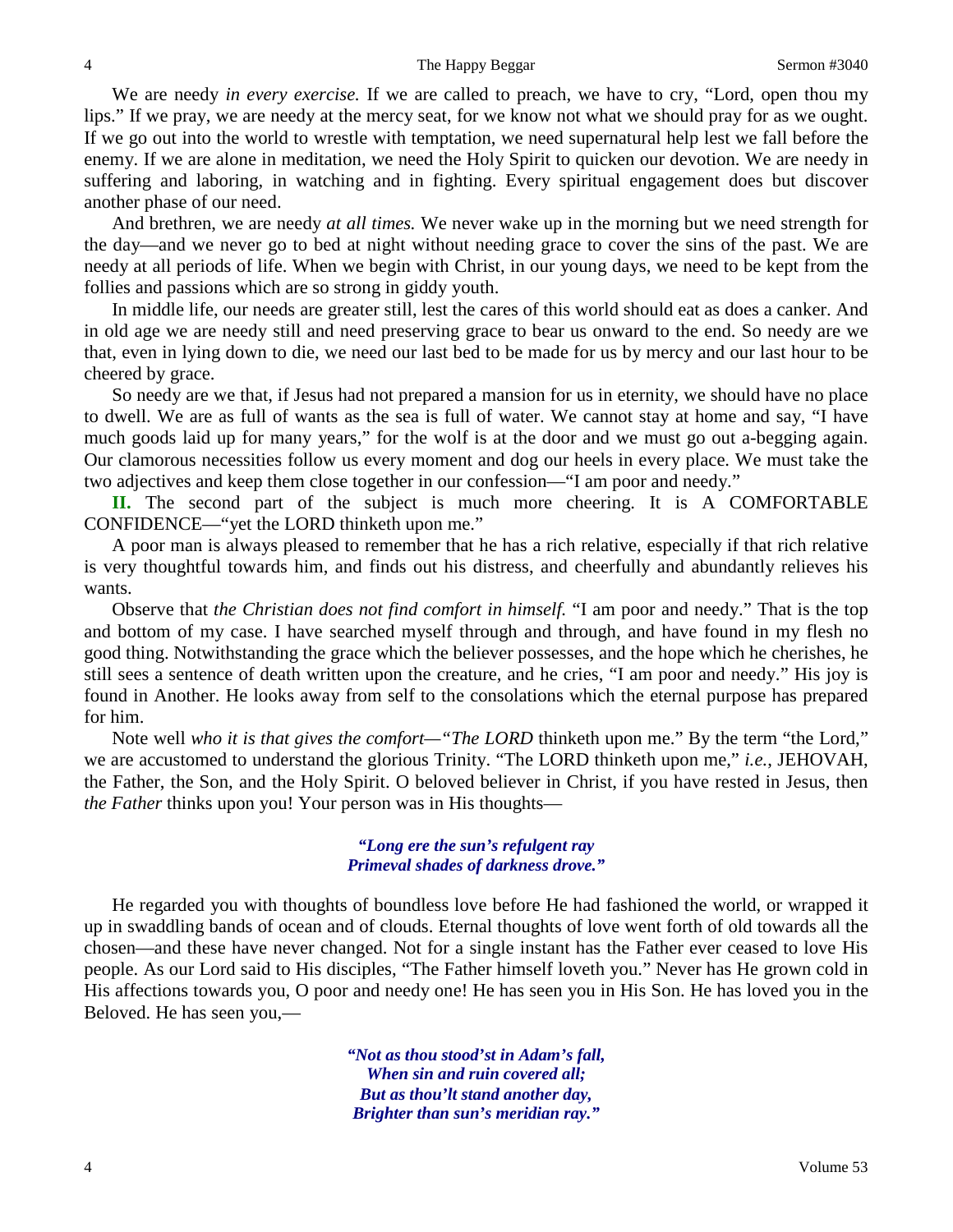He saw you in the glass of His eternal purpose, saw you as united to His dear Son, and therefore looked upon you with eyes of complacency. He thought upon you and He thinks upon you still. When the Father thinks of His children, He thinks of you. When the great Judge of all thinks of the justified ones, He thinks of you.

O Christian, can you grasp the thought? The Eternal Father thinks of *you*! You are so inconsiderable that, if the mind of God were not infinite, it would not be possible that He should remember your existence. Yet *He thinks upon you*! How precious ought His thoughts to be to you! The sum of them is great, let your gratitude for them be great, too.

Forget not that *the great Son of God,* to whom you owe your hope, also thinks of you. It was for you that He entered into suretyship engagements or ever the earth was. It was for you, O heir of heaven, that He took upon Himself a mortal body and was born of the virgin! It was for you that He lived those thirty years of immaculate purity, that He might weave for you a robe of spotless righteousness.

For you poured down the bloody sweat in the garden. He thought of you, He prayed for you in Gethsemane. For you were the flagellations in Pilate's Hall, and the mockeries before Herod, and the blasphemous accusations at the judgment seat of Caiaphas. For you the nails, the spear, the vinegar, and the, "*Eloi, Eloi, lama sabachthani*?"

Jesus thought of you and died for you with as direct an aim for your salvation as though there had not been another soul to be redeemed by His blood. And now, though He reigns exalted high, and you are "poor and needy," yet He thinks upon you still. The glory of His present condition does not distract His thoughts from His beloved. He is lovingly thoughtful of you.

When He stands up to intercede, your name glitters on His priestly breastplate with the names of the rest of the chosen. He thinks of you when He prepares mansions for those whom His Father has blessed. He looks forward to the time when He shall gather together in one all things in heaven and in earth that are in Him—and He counts you among them. Christian, will not this truth comfort you—that the Son of God is constantly thinking upon you?

We must not forgot the love of *the Spirit*, to whom we are so wondrously indebted. He cannot do otherwise than think upon us, for He dwells in us and shall be with us. As He dwells in us, He cannot be unmindful of us. It is His office to be the Comforter, to help our infirmities, to make intercession for us according to the will of God. So let us take the three thoughts and bind them together. "I am poor and needy, but I have a part in the thoughts of the Father, of the Son, and of the Holy Ghost." What fuller cause for comfort could we conceive?

We have answered the question "*who*?" Let us now turn to "*what*?" "The LORD *thinketh upon me.*" He does not say, "The Lord will uphold me, provide for me, defend me." The declaration that He "thinketh upon me" is quite enough. "Your heavenly Father knoweth that ye have need of these things," says our Lord, as if it was quite clear that, for our heavenly Father to know, is for Him to act.

We poor short-sighted and short-armed creatures often know the needs of others and would help if we could, but we are quite unable—it is never so with God—His thoughts always ripen into deeds. Perhaps, O tried believer, you have been thinking a great deal about yourself of late, and about your many trials, so that you lie awake of nights, mourning over your heavy cares!

"Alas!" you think, "I have no one to advise me and sympathize with me." Let this text come to you as a whisper and do you paraphrase it into a soliloquy, "I am poor and needy, this is true, and I cannot plan a method for supplying my needs, but a mightier mind than mine is thinking of me—the infinite JEHOVAH thinks of me. He sees my circumstances, He knows the bitterness of my heart, He knows me altogether, and His consideration of me is wise, tender, and gracious. His thoughts are wisdom itself. When *I* think, it is a poor, little, weak, empty head that is thinking. But when God thinks, the gigantic mind which framed the universe is thinking upon me."

Have you ever attained to the idea of what the thoughts of God must be? That pure Spirit, who cannot make mistakes, who is too wise to err, too good to be unkind, thinks upon us. He does not act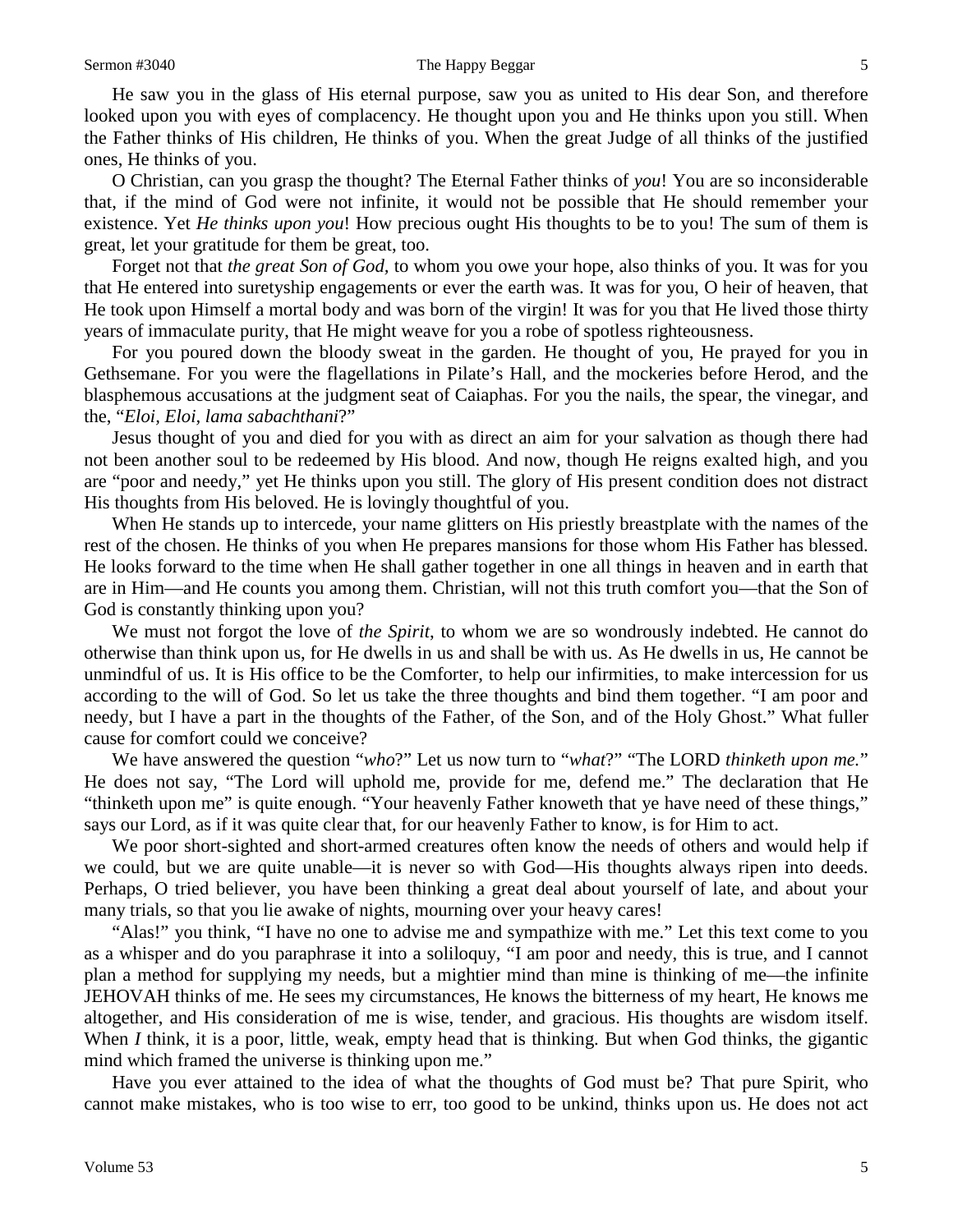without deliberation, does not come to our help in inconsiderate haste, does not do as we do with a poor man when we throw him a penny to be rid of him, but He thoughtfully deals with us.

"Blessed is he that considereth the poor," says the psalmist. Those who take up the case of the poor, weigh it, and remember it, are blessed. That is what the Lord does for us—"yet the LORD thinketh upon me." He considers my case, judges when, and how, and after what sort it will be most fitting to grant me relief. "The LORD thinketh upon me."

Beloved, the shadow of this thought seems to me like the wells of Elim, full of refreshment, with the seventy palm trees yielding their ripe fruit. You may sit down here and drink to your full—and then go on your way rejoicing. However poor and needy you may be, the LORD thinks at the present moment upon you.

We have spoken upon who and what, and now we will answer the inquiry, *How do we know that the LORD thinks upon us?* "Oh!" say the ungodly, "how do you know?" They are very apt to put posing questions to us. We talk of what we know experientially and again they cry, "How do you know?" I will tell you how we know that God thinks upon us.

We knew it, first of all, when we had a view of the Redeemer by faith, when we saw the Lord Jesus Christ hanging upon a tree for us, and made a curse for us. We saw that He so exactly suited and fitted our case that we were clear that the Lord must have thought and well considered it. If a man were to send you tomorrow a sum of money, exactly the amount you owe, you would be sure that someone had been thinking upon you.

And when we see the Savior, we are compelled to cry out, "O Lord, You have given me the very Savior I wanted. This is the hope which my despairing soul required and this the anchorage which my tempest-tossed bark was seeking after." The Lord must have thought upon us or He would not have provided so suitable a salvation for us.

We learn anew that the LORD thinks upon us when we go up to the house of God. I have heard many of you say, "We listen to the preacher and he seems to know what we have been saying on the road. The Word comes so home to our case that surely God has been hearing our very thoughts and putting into the mind of the preacher a word in season for us."

Does not this show how the preacher's Master has been thinking of you? Then sit down, and open the Bible, and you will frequently feel the words to be as much adapted to your case as if the Lord had written them for you alone. If, instead of the Bible having been penned many hundreds of years ago, it were actually written piecemeal to suit the circumstances of the Lord's people as they occur, it could not have been written more to the point.

Our eyes have filled with tears when we have read such words as these, "I will never leave thee, nor forsake thee."—"Fear not, thou worm Jacob, and ye men of Israel; I will help thee, saith the LORD."— "He shall deliver thee in six troubles; yea, in seven there shall no evil touch thee."—"Trust in the LORD, and do good; so shalt thou dwell in the land, and verily thou shalt be fed." And such like which we could quote by the hundreds. We feel that the Lord must have thought about us or He would not have sent us such promises.

Best of all, when we sit quietly at the feet of Jesus, in the power of the Spirit of God, in solemn silence of the mind, then we know that the Lord thinks upon us, for thoughts come bubbling up, one after another, delightful thoughts, such as only the Holy Spirit could inspire. Then the things of Christ are sweetly taken by the Spirit and laid home to our hearts. We become calm and still, though before we were distracted. A sweet savor fills our heart, like ointment poured forth—it diffuses its fragrance through every secret corner of our spirit.

Sometimes our soul has seemed as though it were a peal of bells, and every power and passion has been set a-ringing with holy joy because the Lord was there. Our whole nature has been as a harp welltuned, and the Spirit has laid His fingers among the strings, and filled our entire manhood with music. When we have been the subjects of these marvelous influences and gracious operations, if any had said to us that the Lord did not think of us, we should have told them that they lied, even to their face, for the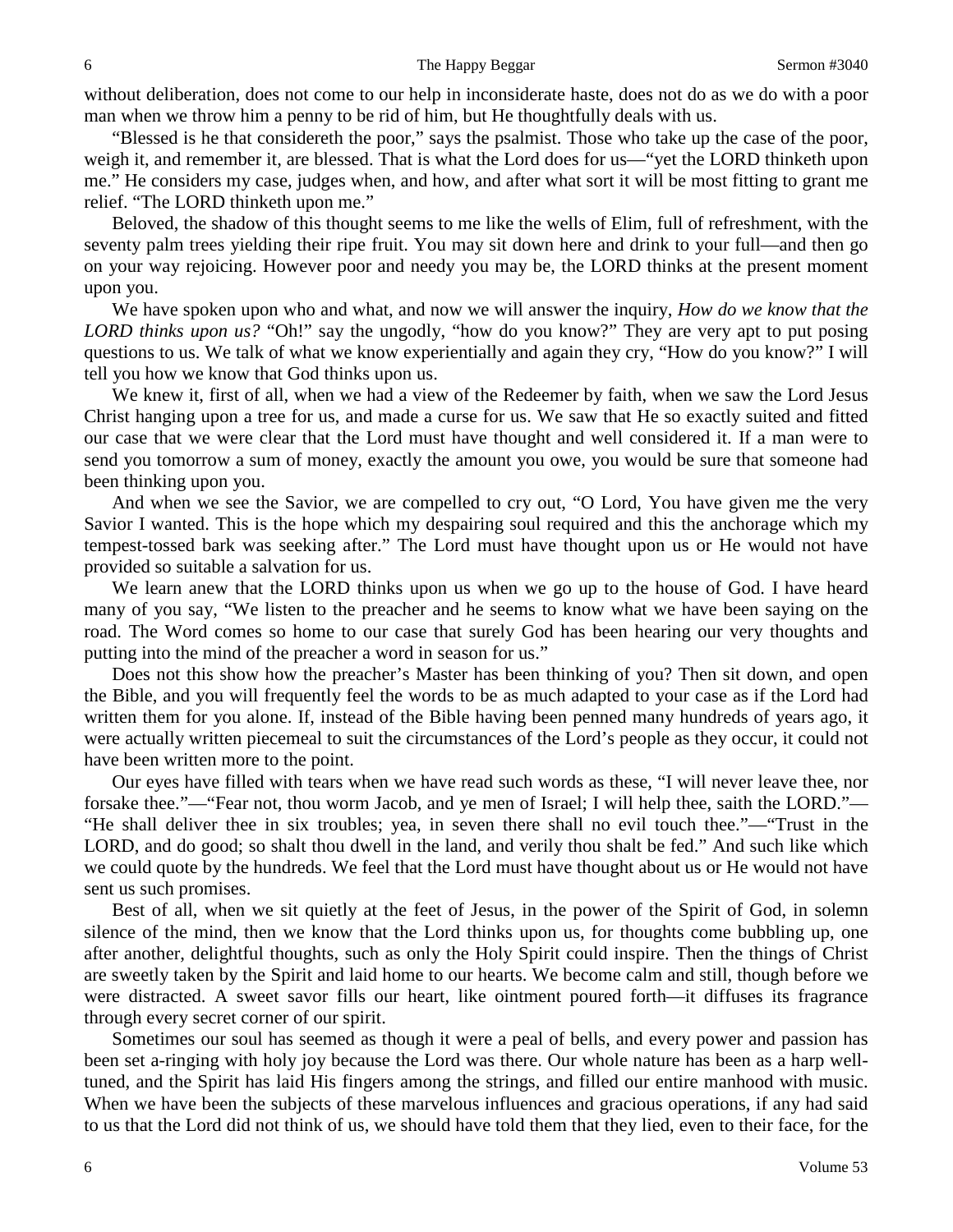Lord had not only thought of us, but spoken to us, and enabled us by His grace to receive His thoughts and to speak again to Him.

The Lord not think of us! Why, we have proof upon proof that He does! He has very remarkably thought upon us in providence. Should some of us relate the memorable interpositions of providence on our behalf, they would not be believed—but they are facts for all that. William Huntington wrote a book called, "The Bank of Faith," which contains in it a great many very strange things, no doubt.

But I believe hundreds and thousands of God's tried people could write "Banks of Faith" too, if it came to that, for God has often appeared for His saints in such a way that, if the mercy sent had been stamped with the seal of God, visible to their eyes, they could not have been more sure of its coming from Him than they were when they received it. Yes, answered prayers, applied promises, sweet communings, and blessed deliverances in providence all go to make us feel safe in saying, "yet the LORD thinketh upon me."

We will close our meditation upon this text when we have remarked that *those who are not poor and needy may well envy in their hearts those who are.* You who have abounding riches, who feel yourselves to be wealthy in goodness, you who feel as if you could afford to look down upon most people in the world, you who are so respectable, and decorous, and deserving, I beseech you to note well that the text does not say a word about you.

You are not poor, and you are not needy, and you do not think upon the Lord—and the Lord does not think upon you. Why should He? "The whole have no need of a physician." Christ did not come to call you. He said He came to call, not the righteous, but sinners to repentance. Shall I tell you that it is your worst calamity that you have such an elevated idea of your own goodness? Whereas you say, "We see," you are blindest of all. And whereas you boast that you are righteous, there is in that selfrighteousness of yours the very worst form of sin, for there is no sin that can be greater than that of setting up your own works in competition with the righteousness of Christ. I bear you witness that you have a zeal for God, but not according to knowledge, for you, being ignorant of the righteousness of Christ, go about to establish your own righteousness, and your efforts will end in terrible disappointment.

I pray you to cast away all reliance upon your own works. Tear up, once for all, all that you have been spinning for these many years—your tears, your prayers, your church attendance, your chapelgoings, your confirmation, your baptism, your sacraments—have done with the whole rotten mass as a ground of confidence. It is all quicksand which will swallow you up if you rest upon it.

The only rock upon which you must build, whoever you may be, is the rock of the finished work of Jesus. Come now, and rest upon God's appointed Savior, the Son of God, even though you may not have felt as you could desire your own poverty and need. If you mourn that you do not mourn as you should, you are one of the poor and needy, and are bidden to turn your eyes to the Lamb of God and live.

I would to God that all of us were poor and needy in ourselves and that we were rich in faith in Christ Jesus! Oh, that we had done both with sin and with self-righteousness, that we had laid both those traitors with their heads on the block for execution!

Come, you penniless sinners, come and receive the bounty of heaven. Come, you who mourn your need of penitence, come and receive repentance and every other heavenly gift, from Him who is the sinner's Friend, exalted on high to give repentance and remission of sins. But you must come emptyhanded, and sue, as the lawyers say, *in forma pauperis,* for in no other form will the Lord give ear to you. "He has put down the mighty from their seats, and exalted them of low degree. He has filled the hungry with good things; and the rich he hath sent away empty."

> *"'Tis perfect poverty alone That sets the soul at large; While we can call one mite our own, We have no full discharge.*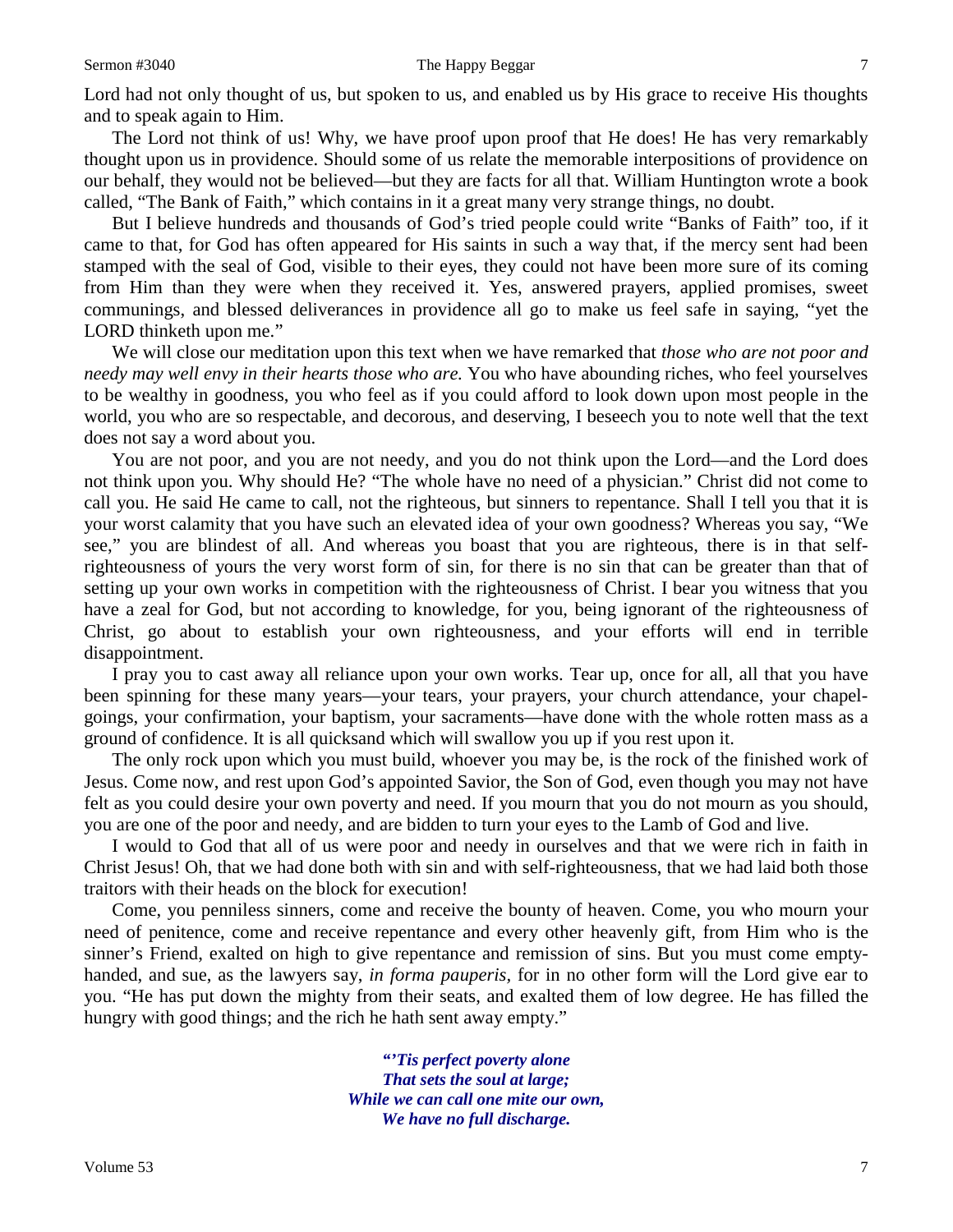*"But let our debts be what they may, However great or small, As soon as we have nought to pay, Our Lord forgives us all."*

### **EXPOSITION BY C. H. SPURGEON**

### *PSALM 40*

If our hearts are in trouble, as his was who wrote this Psalm, may we be able to act as wisely and as well as he did, and so obtain a like deliverance!

**Verses 1-2.** *I waited patiently for the LORD; and he inclined unto me, and heard my cry. He brought me up also out of an horrible pit, out of the miry clay, and set my feet upon a rock, and established my goings.*

God does nothing by halves. If He brings people up out of their sorrow, or their sin, He takes care that their feet shall not slip back again into the mire. David says, "He set my feet upon a rock, and established my goings." What a blessing that last little sentence contains! God does not set our feet upon a rock, that we may afterwards slip off, and finally fall, but He establishes our goings, He makes our footing firm, so that we do not perish after all.

**3.** *And he hath put a new song in my mouth,*

Such a song as I never sang before, for I had never been in such trouble before, and therefore had never experienced such a deliverance as the Lord has now granted to me. "He has put a new song in my mouth." With that sweet songstress, Ann Letitia Waring, I can say,—

> *"My heart is resting, O my God; I will give thanks and sing; My heart is at the secret source Of every precious thing.*

*"And 'a new song' is in my mouth, To long-loved music set; Glory to thee for all the grace I have not tasted yet."*

**3-4.** *Even praise unto our God: many shall see it, and fear, and shall trust in the LORD. Blessed is that man that maketh the LORD his trust, and respecteth not the proud, nor such as turn aside to lies.*

You know that this Book of Psalms has many benedictions in it. It begins with a blessing upon "the man that walketh not in the counsel of the ungodly, nor standeth in the way of sinners, nor sitteth in the seat of the scornful."

But here it has a blessing for the believer—"Blessed is that man that maketh JEHOVAH his trust." As for the proud and the false, may God preserve us from ever paying any regard to them, for, if not, they will lead us into some such mischief as that into which they have themselves fallen.

**5.** *Many, O LORD my God, are thy wonderful works which thou hast done,*

"Your works in creation, in providence and in Redemption."

**5.** *And thy thoughts which are to us-ward:*

God is always thinking of His people, and His thoughts are wise, and kind, and practical, for when He thinks of doing anything for us, He speedily performs it.

**5.** *They cannot be reckoned up in order unto thee: if I would declare and speak of them, they are more than can be numbered.*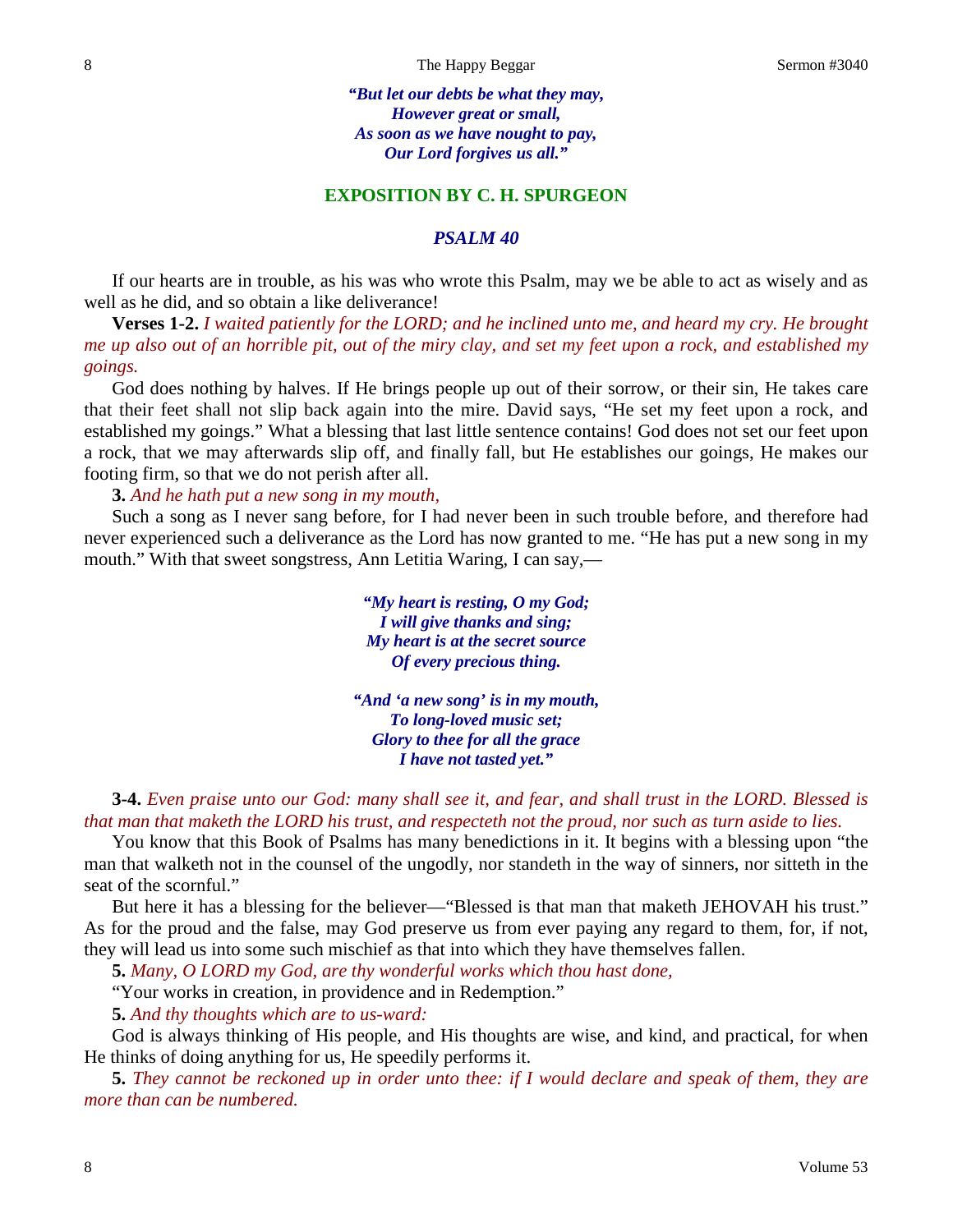Think of that! You cannot count God's thoughts of you. If He were only to think of us once, in tender mercy, that one thought would run on throughout eternity, for He does not retract either a thought that He thinks or a word that He utters. Instead thereof, one gracious thought is followed by another, swiftly as the beams of light flash from the sun, so that it is impossible for us to number them. Thus thinking and writing concerning God's work, the psalmist is carried away, as it were, into a vision, in which he sees Christ and speaks in the name of Christ:

## **6.** *Sacrifice and offering thou didst not desire;*

The blood of all the bullocks, and rams, and lambs, offered in sacrifice, had possessed no real efficacy in putting away sin. They had no virtue except as types, and symbols, and prophecies of the one great sacrifice that was to come.

### **6.** *My ears hast thou opened:*

Probably alluding to the ceremony of boring to the doorpost the ears of those who determined to remain as slaves to their masters when they might have gone free. So Christ was ready to be the servant of His Father, and the Savior of sinners. He voluntarily undertook to bear all that this would involve.

**6-8.** *Burnt offering and sin offering hast thou not required. Then said I, Lo, I come: in the volume of the book it is written of me, I delight to do thy will, O my God: yea, thy law is within my heart.*

He was the perfect One, coming to do God's will for us, and offering Himself as the truest sacrifice that could ever be presented to God. So we may rightly picture our great Lord and Master uttering these words when He came to die.

**9-10.** *I have preached righteousness in the great congregation: lo, I have not refrained my lips, O LORD, thou knowest. I have not hid thy righteousness within my heart; I have declared thy faithfulness and thy salvation: I have not concealed thy lovingkindness and thy truth from the great congregation.*

With what indefatigable earnestness, with what indomitable courage, with what sacred faithfulness, with what holy tears, did Christ preach the truth while He was upon earth! He was always the Prince of preachers, so, when He was dying, He could plead this fact with His Father:

**11-12.** *Withhold not thou thy tender mercies from me, O LORD: let thy lovingkindness and thy truth continually preserve me. For innumerable evils have compassed me about:* 

Was it not so with Christ? The evils of sinners seemed to compass Him about, and like wild beasts, to hunt Him to the death. And the saints of God, in their measure, may often use similar language to that which the psalmist here, prophetically, used concerning Christ.

**12.** *Mine iniquities have taken hold upon me, so that I am not able to look up; they are more than the hairs of mine head: therefore my heart faileth me.*

We could not apply this language to the Savior except as we spoke of the sins of ourselves and others which were laid upon Him, but we may apply this language, and ought to apply it to ourselves when we are sorely beset by sin. Have not even you, who are the dear children of God, sometimes felt as if you could not look up and dared not look up? You were so desponding, so downcast, that there seemed no help for you, even in God. Your sins, your cruel sins, your fierce tormentors were, and therefore your heart failed you.

**13-15.** *Be pleased, O LORD, to deliver me: O LORD, make haste to help me. Let them be ashamed and confounded together that seek after my soul to destroy it; let them be driven backward and put to shame that wish me evil. Let them be desolate for a reward of their shame that say unto me, Aha, aha.*

So will it surely be, for the enemies of God's people are God's enemies—and Satan and all his host, who seek to destroy the souls of the Lord's chosen, shall be driven backward and covered with eternal shame.

**16.** *Let all those that seek thee rejoice and be glad in thee: let such as love thy salvation say continually, The LORD be magnified.*

Are you content to bear your present trial, dear friend, so that God may be magnified? Are you willing to be reduced, by infirmities and weaknesses, to a condition of absolute nothingness, so long as